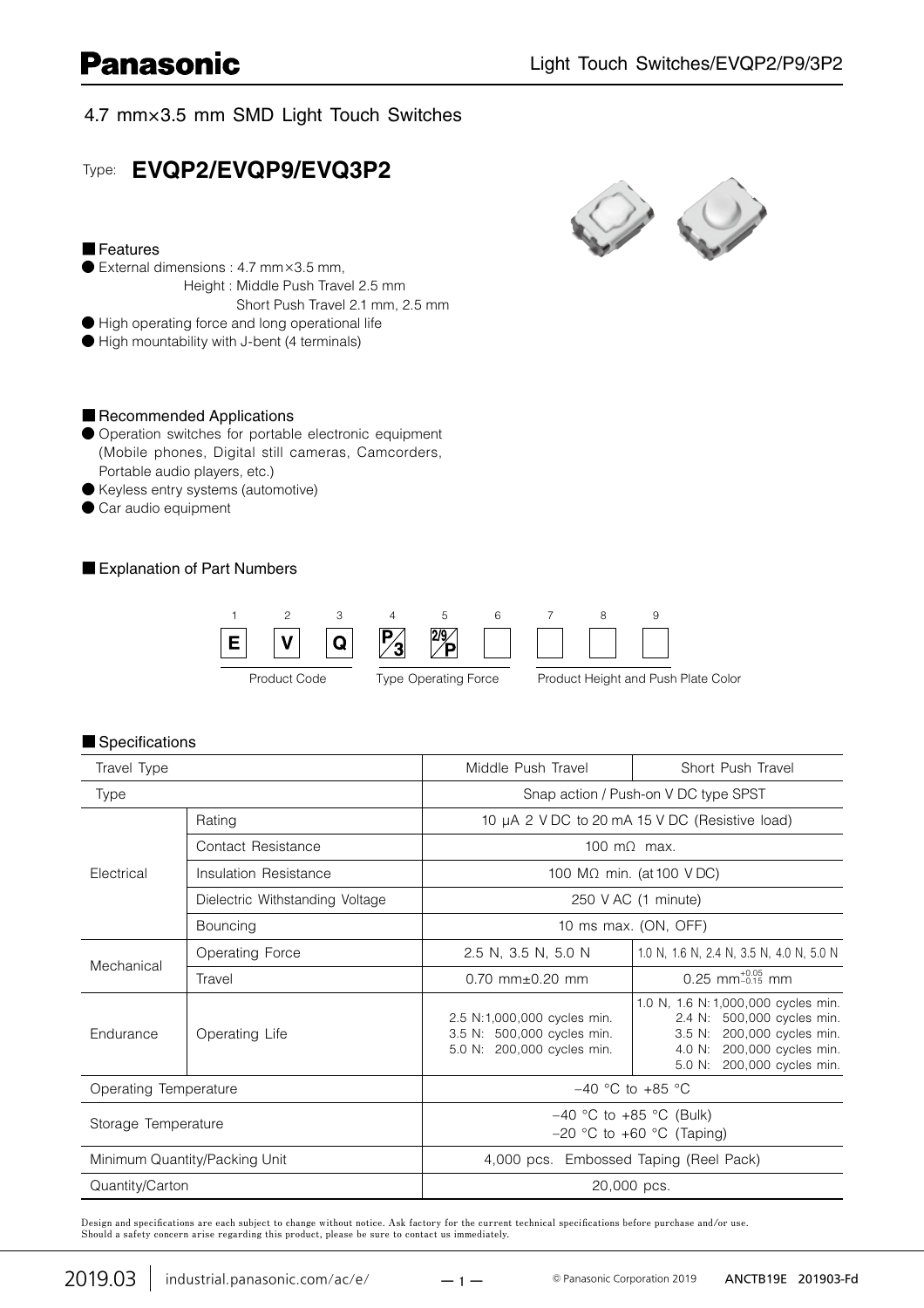

Design and specifications are each subject to change without notice. Ask factory for the current technical specifications before purchase and/or use.<br>Should a safety concern arise regarding this product, please be sure to

 $-2 -$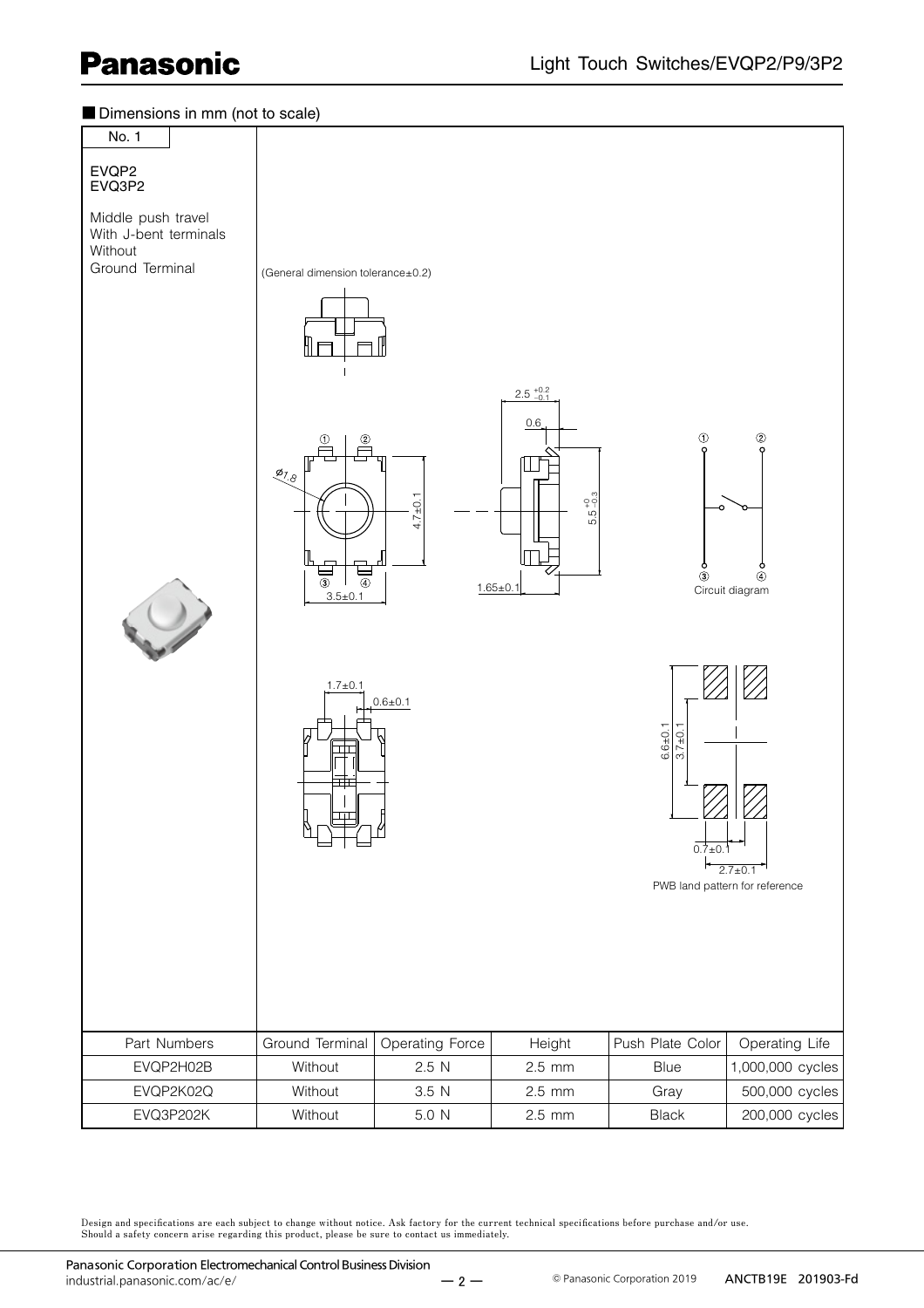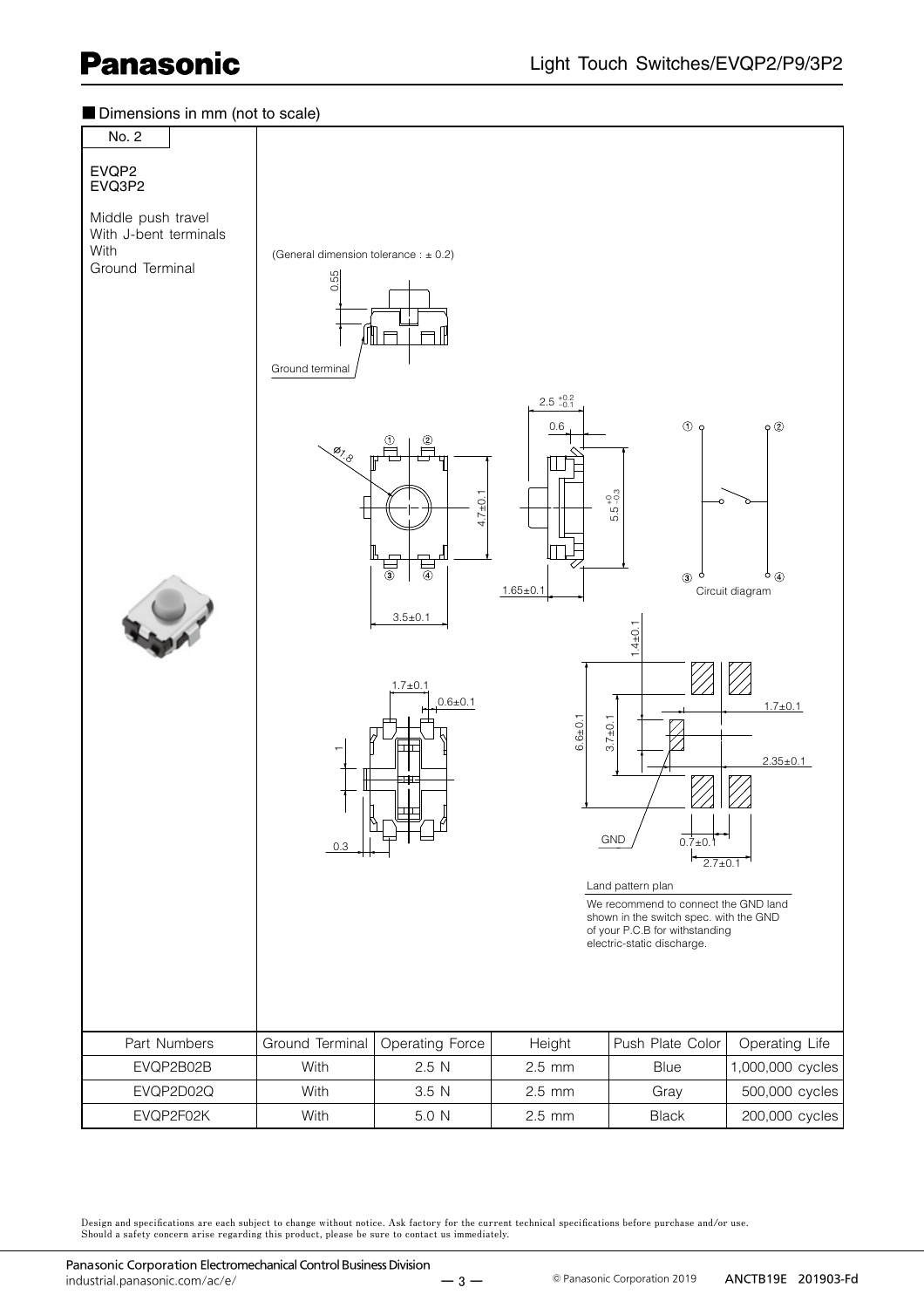#### ■ Dimensions in mm (not to scale)

| No. 3<br>EVQP2<br>EVQP9<br>Short push travel<br>With J-bent terminals<br>Without<br>Ground Terminal | (General dimension tolerance±0.2)<br>1.6<br>ల్లం<br>$\circled{3}$<br>$3.5 \pm 0.1$<br>$1.7 \pm 0.1$ | ②<br>$.7 + 0.1$<br>$\circ$<br>2.<br>4<br>◉<br>$0.6 + 0.1$<br>55.<br>ö<br>ſŀ<br>Ground terminal | Н<br>0.6<br>$5.5^{+0.3}_{-0.3}$<br>$1.65 \pm 0.1$<br>1.6 | ⊕<br>③<br>Circuit diagram<br>$6.6 + 0.1$<br>$3.7 + 0.1$<br>$0.7+0.$<br>$2.7 \pm 0.1$<br>PWB land pattern for reference | $^{\circledR}$<br>Ô<br>$\circledA$ |
|-----------------------------------------------------------------------------------------------------|-----------------------------------------------------------------------------------------------------|------------------------------------------------------------------------------------------------|----------------------------------------------------------|------------------------------------------------------------------------------------------------------------------------|------------------------------------|
| Part Numbers                                                                                        |                                                                                                     | Ground Terminal   Operating Force                                                              | H=Height                                                 | Push Plate Color                                                                                                       | Operating Life                     |
| <b>EVQP2002M</b>                                                                                    | Without                                                                                             | 1.0 <sub>N</sub>                                                                               | $2.1 \text{ mm}$                                         | White                                                                                                                  | 1,000,000 cycles                   |
| <b>EVQP2002W</b>                                                                                    | Without                                                                                             | 1.0 <sub>N</sub>                                                                               | $2.5$ mm                                                 | White                                                                                                                  | 1,000,000 cycles                   |
| <b>EVQP2202M</b>                                                                                    | Without                                                                                             | 1.6 <sub>N</sub>                                                                               | $2.1 \text{ mm}$                                         | White                                                                                                                  | 1,000,000 cycles                   |
| <b>EVQP2202W</b>                                                                                    | Without                                                                                             | 1.6 <sub>N</sub>                                                                               | $2.5 \text{ mm}$                                         | White                                                                                                                  | 1,000,000 cycles                   |
| <b>EVQP2402M</b>                                                                                    | Without                                                                                             | 2.4 N                                                                                          | $2.1 \text{ mm}$                                         | White                                                                                                                  | 500,000 cycles                     |
| <b>EVQP2402W</b>                                                                                    | Without                                                                                             | 2.4 N                                                                                          | $2.5 \text{ mm}$                                         | White                                                                                                                  | 500,000 cycles                     |
| <b>EVQP2602M</b>                                                                                    | Without                                                                                             | 3.5 <sub>N</sub>                                                                               | $2.1 \text{ mm}$                                         | White                                                                                                                  | 200,000 cycles                     |
| <b>EVQP2602W</b>                                                                                    | Without                                                                                             | 3.5 <sub>N</sub>                                                                               | $2.5 \text{ mm}$                                         | White                                                                                                                  | 200,000 cycles                     |
| EVQP9W02M                                                                                           | Without                                                                                             | 4.0 N                                                                                          | $2.1$ mm                                                 | White                                                                                                                  | 200,000 cycles                     |
| EVQP9W02W                                                                                           | Without                                                                                             | 4.0 N                                                                                          | $2.5 \text{ mm}$                                         | White                                                                                                                  | 200,000 cycles                     |
| EVQP9P02M                                                                                           | Without                                                                                             | 5.0 <sub>N</sub>                                                                               | $2.1 \text{ mm}$                                         | White                                                                                                                  | 200,000 cycles                     |
| EVQP9P02W                                                                                           | Without                                                                                             | $5.0\ \rm N$                                                                                   | $2.5 \text{ mm}$                                         | White                                                                                                                  | 200,000 cycles                     |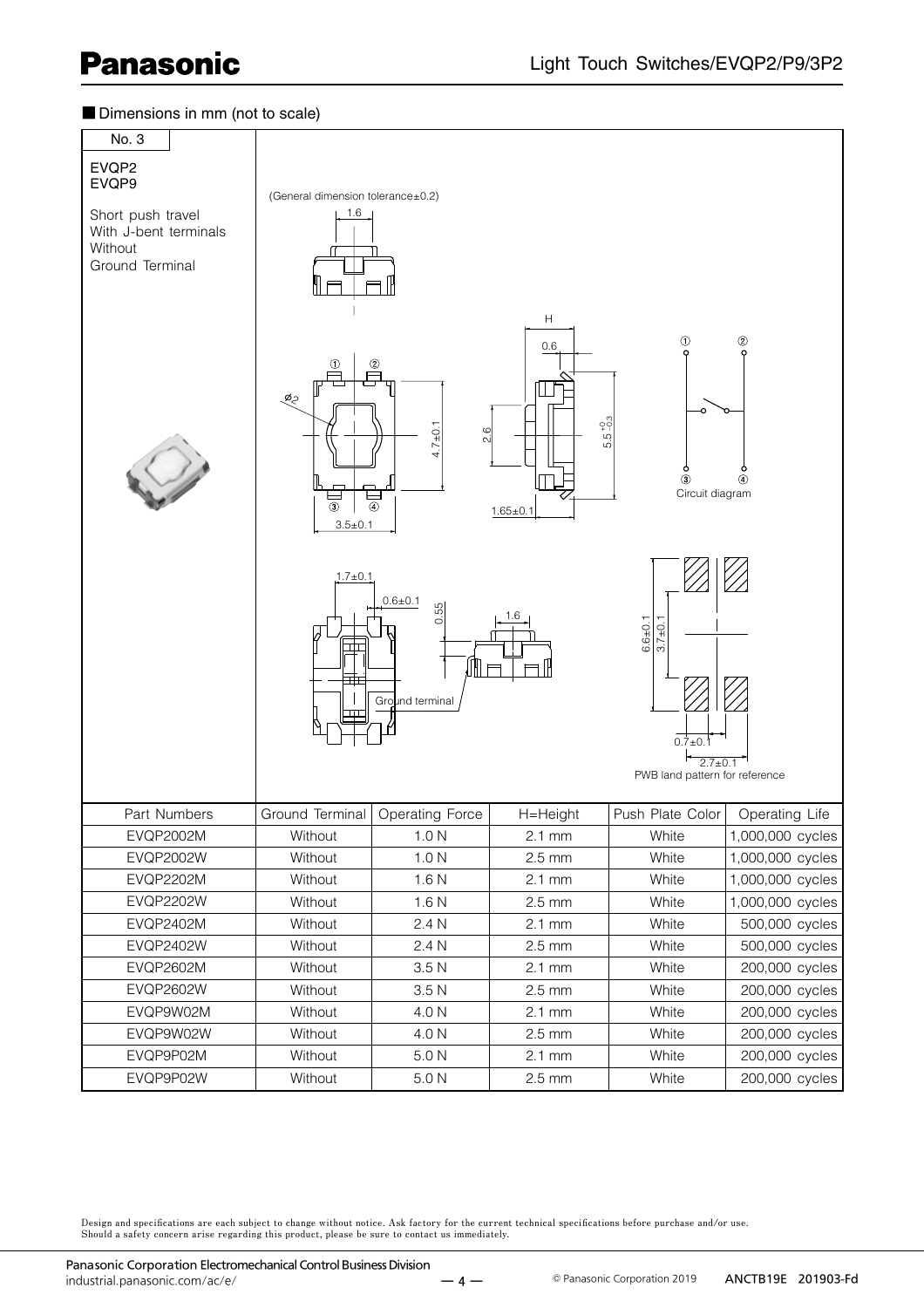#### ■ Dimensions in mm (not to scale)

| No. 4                                                                 |                                    |                                                                                                        |                                                                                             |                                                                                                                                                                                                                                                                       |                                                                                             |  |  |  |  |
|-----------------------------------------------------------------------|------------------------------------|--------------------------------------------------------------------------------------------------------|---------------------------------------------------------------------------------------------|-----------------------------------------------------------------------------------------------------------------------------------------------------------------------------------------------------------------------------------------------------------------------|---------------------------------------------------------------------------------------------|--|--|--|--|
| EVQP2<br>EVQP9                                                        |                                    | (General dimension tolerance±0.2)                                                                      |                                                                                             |                                                                                                                                                                                                                                                                       |                                                                                             |  |  |  |  |
| Short push travel<br>With J-bent terminals<br>With<br>Ground Terminal | 0.55                               |                                                                                                        |                                                                                             |                                                                                                                                                                                                                                                                       |                                                                                             |  |  |  |  |
|                                                                       | Ground terminal<br>ల్ల<br>٣<br>0.3 | ②<br>$4.7 + 0.1$<br>$\overline{\circ}$<br>③<br>$3.5 \pm 0.1$<br>$1.7 \pm 0.1$<br>$0.6 + 0.1$<br>╥<br>Τ | Н<br>0.6<br>$\circ$<br>$\sim$<br>$1.65 \pm 0.1$<br>$6.6 + 0.1$<br>$3.7 + 0.1$<br><b>GND</b> | $\circ$<br>္ဘက္<br>LQ.<br>ம்<br>$\circledcirc$<br>$1.4 + 0.1$<br>$0.7 \pm 0.$<br>$2.7 \pm 0.1$<br>Land pattern plan<br>We recommend to connect the GND land<br>shown in the switch spec. with the GND<br>of your P.C.B for withstanding<br>electric-static discharge. | $\rho$ $\circled{2}$<br>$\circ$ $\circ$<br>Circuit diagram<br>$1.7 + 0.1$<br>$2.35 \pm 0.1$ |  |  |  |  |
| Part Numbers                                                          | Ground Terminal                    | Operating Force                                                                                        | H=Height                                                                                    | Push Plate Color                                                                                                                                                                                                                                                      | Operating Life                                                                              |  |  |  |  |
| EVQP2P02M                                                             | With                               | 1.0 <sub>N</sub>                                                                                       | $2.1$ mm                                                                                    | White                                                                                                                                                                                                                                                                 | 1,000,000 cycles                                                                            |  |  |  |  |
| EVQP2P02W                                                             | With                               | 1.0 <sub>N</sub>                                                                                       | $2.5$ mm                                                                                    | White                                                                                                                                                                                                                                                                 | 1,000,000 cycles                                                                            |  |  |  |  |
| EVQP2R02M                                                             | With                               | 1.6 <sub>N</sub>                                                                                       | $2.1 \text{ mm}$                                                                            | White                                                                                                                                                                                                                                                                 | 1,000,000 cycles                                                                            |  |  |  |  |
| EVQP2R02W                                                             | With                               | 1.6 <sub>N</sub>                                                                                       | $2.5$ mm                                                                                    | White                                                                                                                                                                                                                                                                 | 1,000,000 cycles                                                                            |  |  |  |  |
| EVQP2T02M                                                             | With                               | 2.4 N                                                                                                  | $2.1$ mm                                                                                    | White                                                                                                                                                                                                                                                                 | 500,000 cycles                                                                              |  |  |  |  |
| EVQP2T02W                                                             | With                               | 2.4 N                                                                                                  | $2.5 \text{ mm}$                                                                            | White                                                                                                                                                                                                                                                                 | 500,000 cycles                                                                              |  |  |  |  |
| EVQP2V02M                                                             | With                               | 3.5 <sub>N</sub>                                                                                       | $2.1$ mm                                                                                    | White                                                                                                                                                                                                                                                                 | 200,000 cycles                                                                              |  |  |  |  |
| EVQP2V02W                                                             | With                               | 3.5 <sub>N</sub>                                                                                       | $2.5$ mm                                                                                    | White                                                                                                                                                                                                                                                                 | 200,000 cycles                                                                              |  |  |  |  |
| EVQP9102M                                                             | With                               | 4.0 N                                                                                                  | $2.1 \text{ mm}$                                                                            | White                                                                                                                                                                                                                                                                 | 200,000 cycles                                                                              |  |  |  |  |
| EVQP9102W                                                             | With                               | 4.0 N                                                                                                  | $2.5$ mm                                                                                    | White                                                                                                                                                                                                                                                                 | 200,000 cycles                                                                              |  |  |  |  |
| EVQP9H02M                                                             | With                               | 5.0 N                                                                                                  | $2.1$ mm                                                                                    | White                                                                                                                                                                                                                                                                 | 200,000 cycles                                                                              |  |  |  |  |
| EVQP9H02W                                                             | With                               | 5.0 <sub>N</sub>                                                                                       | $2.5 \text{ mm}$                                                                            | White                                                                                                                                                                                                                                                                 | 200,000 cycles                                                                              |  |  |  |  |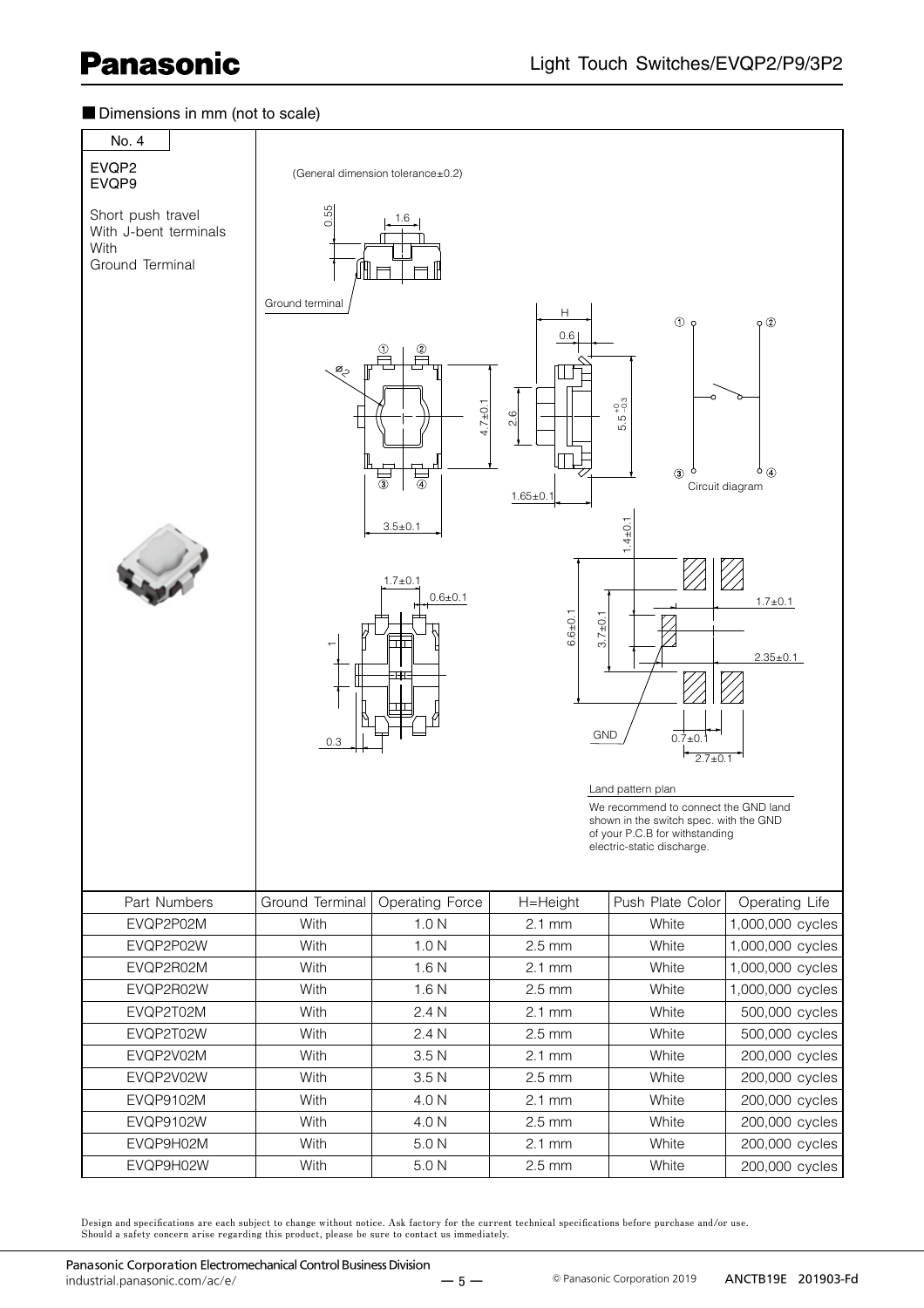### ■ Recommended Reflow Soldering Conditions



**●** Embossed Carrier Taping



Taping condition : Lack of products in the middle of taping should be one MAX, but total quantity specified in the specifications should be secured. Peeling off strength of top tape : It should be within 0.2N to 1. ON at 165 degree in peeling off angle. Joint of carrier tape : One joint per one reel may exist.

Unit: mm

| Part No.                 | Height     |               | D | W |                                                                                | P <sub>2</sub> | P <sub>0</sub> | Do Dia            |               |               |
|--------------------------|------------|---------------|---|---|--------------------------------------------------------------------------------|----------------|----------------|-------------------|---------------|---------------|
| EVQP2<br>EVQP9<br>EVQ3P2 | 2.1<br>2.5 | $6.0 \pm 0.2$ |   |   | $4.7\pm0.2$   12.0 $\pm$ 0.3   5.5 $\pm$ 0.1   1.75 $\pm$ 0.10   8.0 $\pm$ 0.1 | $12.0 \pm 0.1$ | $4.0 \pm 0.1$  | $1.5^{+0.1}_{-0}$ | $0.3 \pm 0.1$ | $2.7 \pm 0.2$ |



#### ■ Recommended Shape of Test Pole ■ Recommended Operating Conditions



Design and specifications are each subject to change without notice. Ask factory for the current technical specifications before purchase and/or use.<br>Should a safety concern arise regarding this product, please be sure to

 $-6 -$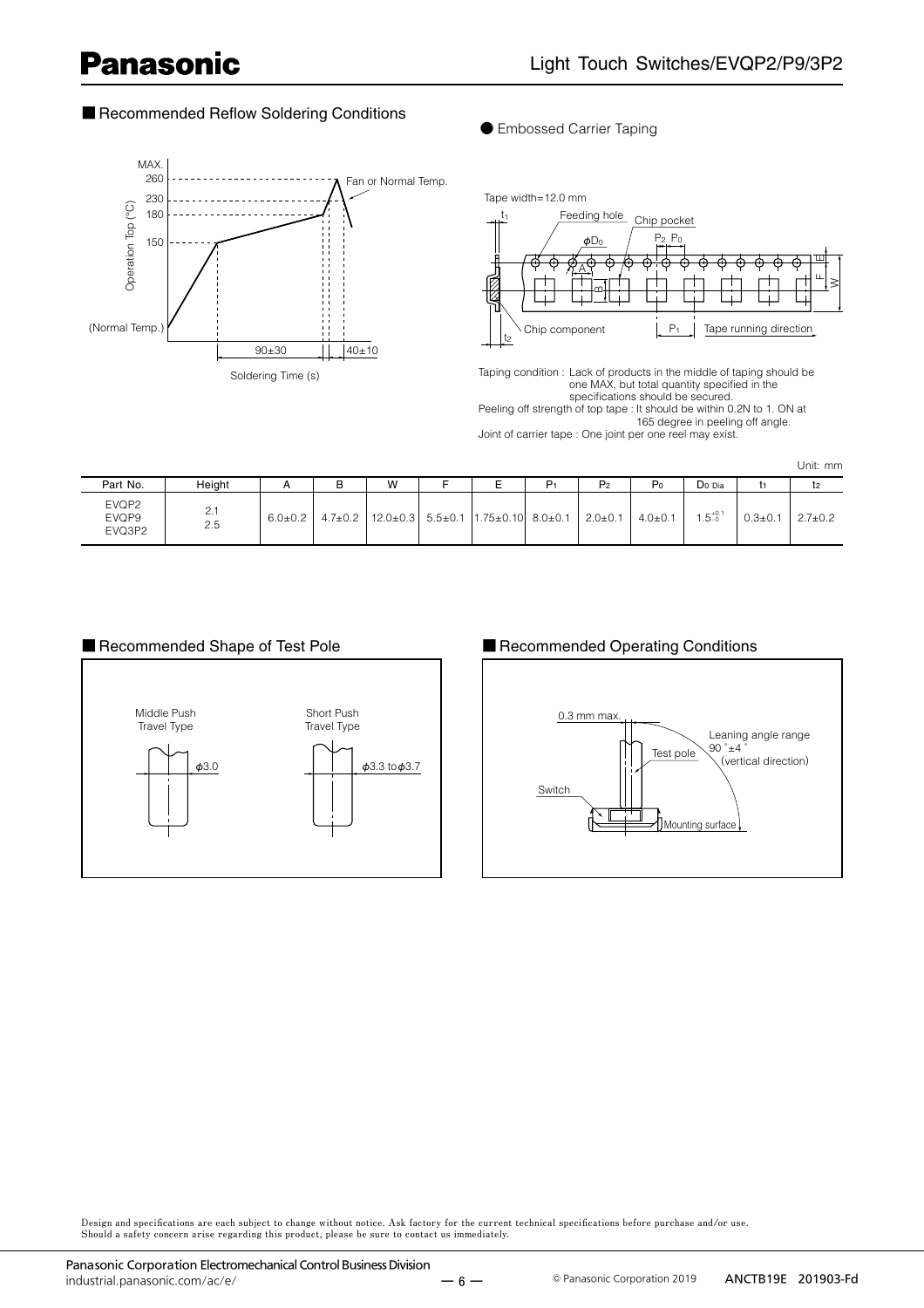#### **Specifications and warranty range of this product**

The contents and data of this product and its specifications and Web site (hereinafter referred to as "specifications") are subject to change (including specifications, manufacturing facility, discontinuing products). Consequently, when you use this product for mass production, Panasonic Corporation, Electromechanical Control Business Division (hereinafter referred to as "Panasonic Corporation") asks you to contact one of our customer service representatives and check that the details listed in Web site and catalog are commensurate with the most up-to-date information.

Even if there is a mistake, inaccurate description, or incomplete description in the contents of Web site and catalog or the disclosure related to any product, Panasonic Corporation and its affiliates, agents, employees, or all persons act for us (hereinafter collectively referred to as "Panasonic Corporation") are not responsible for it and we will not take any liability.

Panasonic Corporation guarantees that this product will correspond to the contents described in specifications during the warranty period specified in specifications. Further, the data described in specifications is the initial value at the time of shipment of this product, and it shall not guarantee that it operates in a specific application, whether explicitly or implicitly. Panasonic Corporation will not guarantee the suitability of this product for any particular purpose. Panasonic Corporation asks you to check the suitability for specific applications of this product.

Panasonic Corporation refuses to the maximum extent permitted by law for the followings:

- 1) any liability that may occur due to the use or application of the product,
- 2) all liability including special damage, indirect or incidental damage, and all other damages,
- 3) all implied warranties, including the implied warranty of suitability for a particular purpose, the implied warranty of non-infringement, and the implied warranty of merchantability.

The description of suitability of a product for certain applications is based on typical requirements we may know of using our products for general purpose use.

These descriptions are not binding on the suitability of the product for a particular application. It is a customer's responsibility to verify whether or not the specific product, which has the usage rights described in the specifications exchanged with us, is suitable for use in a specific purpose. The parameters given in catalogs or specifications may vary depending on the application and performance may change over time. All operating parameters, including general parameters, must be verified by customer for each application.

The terms and conditions of purchase contract with Panasonic Corporation, including warranty contents stated in contract and any other contents, will not be expanded or modified by product specifications.

Unless explicitly stated otherwise,our products are not designed for medical described in [Safety Precautions] below, lifesaving, life support, or for any application where failure of our products may cause physical injury or death. If you use or sell our product for any purpose other than its stated use, that action is at your own responsibility. Nothing in this document or any actions of Panasonic Corporation is permitted to enforce or use any intellectual property right, whether expressly or implicitly, and whether it is estoppel or not.

#### **Safety precautions**

Panasonic Corporation is consistently striving to improve quality and reliability. However,the fact remains that electrical components and devices generally cause failures at a given statistical probability. Furthermore, their durability varies with use environments or use conditions. In this respect, check for actual electrical components and devices under actual conditions before use. Continued usage in a state of degraded condition may cause abnormal heat, smoke or fire due to deteriorated insulation, or may cause loss of product functionality due to continuityfailure. Carry out safety design and periodic maintenance including redundancy design, design for fire spread prevention, and design for malfunction prevention so that no accidents resulting in injury or death, fire accidents, or social damage will be caused as a result of failure of the products or ending life of the products.

The products are designed and manufactured for the purpose of being used for general electronic equipment (such as AV equipment, household products, business equipment, office equipment, communication equipment) for general purpose standard applications. Make sure standards,laws and regulations in case the products are incorporated to machinery, system, apparatus, and so forth. With regard to the mentioned above, confirm the conformity of the Products by yourself.

Do not use the Products for the application which breakdown or malfunction of Products may cause damage to the body or property. 1) usage intended to protect the body and ensure security of life

2) application which the performance degradation or quality problems, such as breakdown, of the products may directly result in damage to the body or property

It is not allowed the use of products by incorporating into machinery and systems indicated below because the conformity,performance, and quality of products are not guaranteed under such usage.

- 1) transport machinery (cars, trains, boats and ships, etc.)
- 2) control equipment for transportation
- 3) disaster-prevention equipment / security equipment
- 4) control equipment for electric power generation
- 5) nuclear control system
- 6) aircraft equipment, aerospace equipment, and submarine repeater
- 7) burning appliances
- 8) military devices
- 9) medical devices (except for general controls)
- 10) machinery and systems which especially require the high level of reliability and safety

If you use for the above purposes without exchanging the specifications with us, we shall not guarantee any quality.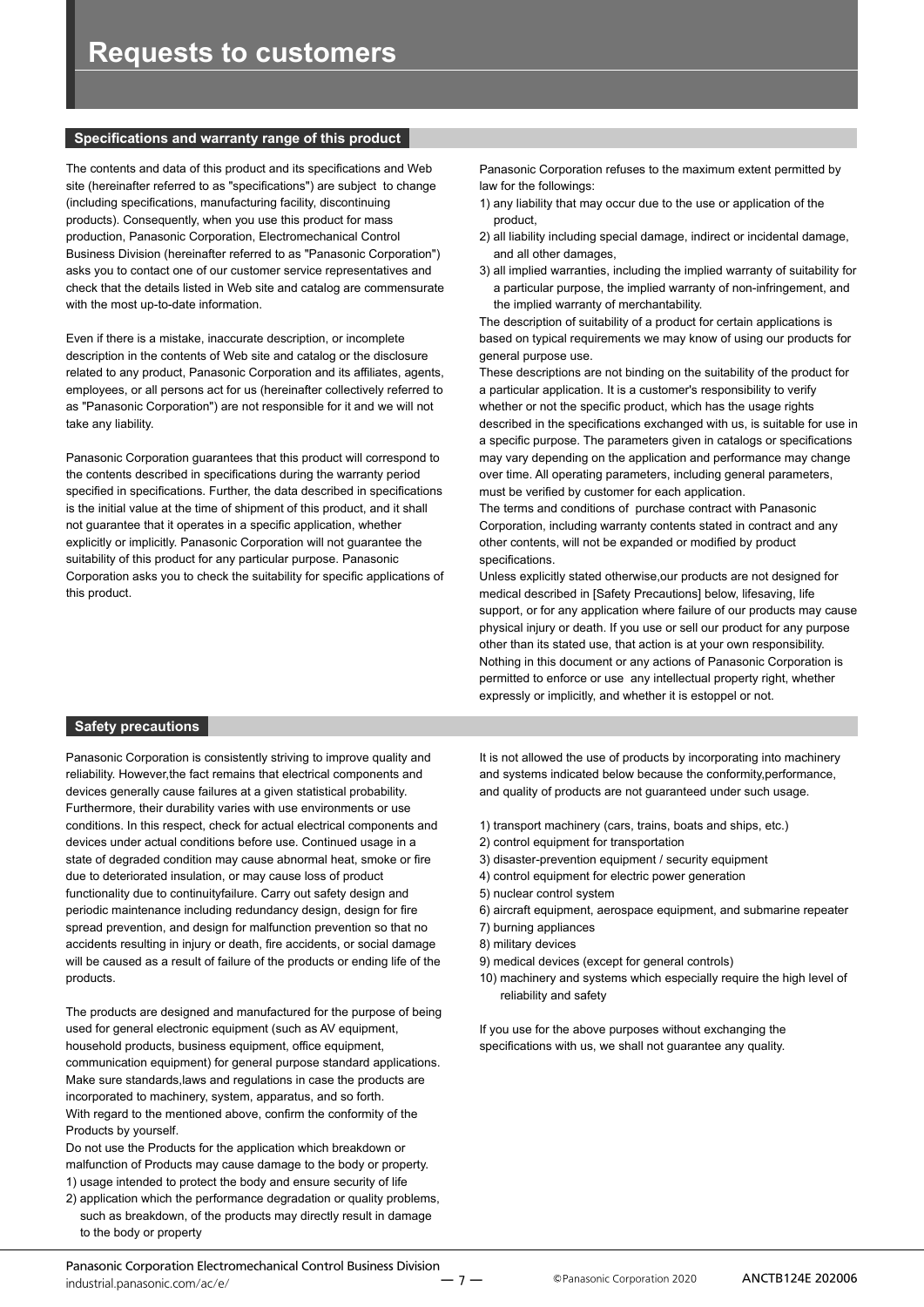#### **Disclaimers**

We will not accept any quality guarantee, liability for damages and other claims for any reason, if you use it under specific conditions without prior consent to individual specifications. Regarding damage to life/ body/property including third party (including reasonable attorney/lawsuit costs) caused by the use of our products under specific conditions by you or a third party including your customer, in addition to being responsible for resolution, we ask you to agree that Panasonic Corporation/affiliates and the executives/employees/agents(hereinafter referred to as Panasonic Corporation) are protected, and not make us to incur cost and liability and do not claim damages to us. "Our affiliated company" means a company in which Panasonic Corporation directly or indirectly holds a majority of voting rights, or a company that directly or indirectly holds a majority of voting rights of Panasonic Corporation, and a company whose majority of voting rights are held directly or indirectly by the holder who has the majority of voting rights of Panasonic Corporation directly or indirectly.

#### **Acceptance inspection**

In connection with the products you have purchased from us or with the products delivered to your premises, please perform an acceptance inspection with all due speed and, in connection with the handling of our products both before and during the acceptance inspection, please give full consideration to the control and preservation of our products.

#### **Warranty period**

Unless otherwise stipulated by both parties, the warranty period of our products is one year after the purchase by you or after their delivery to the location specified by you. However, the period for soldering and mounting our products on substrates shall not exceed 6 months at the maximum, after purchase or after delivery to your designated location, under the storage conditions specified separately.

#### **Scope of warranty**

In the event that Panasonic Corporation confirms any failures or defects of the products by reasons solely attributable to Panasonic Corporation during the warranty period, Panasonic Corporation shall supply the replacements of the products, parts or replace and/or repair the defective portion by free of charge at the location where the products were purchased or delivered to your premises as soon as possible.

However, the following failures and defects are not covered by the warranty and we are not responsible for such failures and defects.

- 1) When the failure or defect was caused by a specification, standard, handling method, etc. which was specified by you.
- 2) When the failure or defect was caused after purchase or delivery to your premises by an alteration in construction, performance, specification, etc. which did not involve us.
- 3) When the failure or defect was caused by a phenomenon that could not be predicted by the technology at purchasing or contracted time.
- 4) When the use of our Products deviated from the scope of the conditions and environment set forth in the catalogs and specifications.
- 5) When, after our Products were incorporated into your products or equipment for use, damage resulted which could have been avoided if your products or equipment had been equipped with the functions, construction, etc. the provision of which is accepted practice in the industry.
- 6) When the failure or defect was caused by a natural disaster or other force majeure.

The above terms and conditions shall not cover any induced damages by the failure or defects of the products, and not cover your production items which are produced or fabricated by using the products, or are re-mounted after disassembly or removal from mounting substrates. In any case, our responsibility for compensation is limited to the amount paid for the products.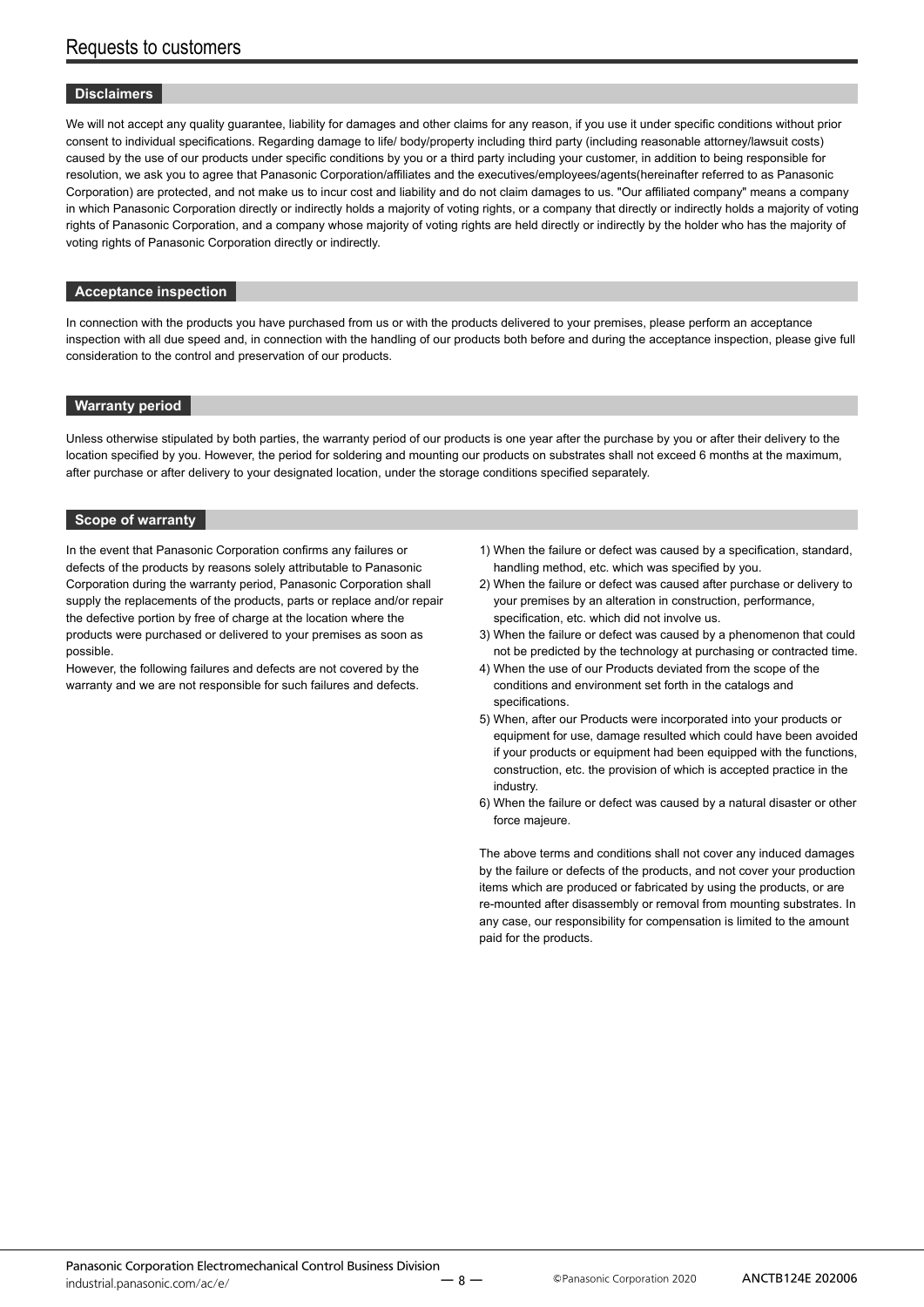#### **Usage environment**

Our products are intended for general-purpose and standard use in electronic devices, and are not designed for use in special environments shown belows.

Therefore, use and conditions in the following special environments may affect the product characteristics, please check the performance and reliability at your company before use.

- 1) Use in liquids such as water, oil, chemicals and organic solvents
- 2) Use in direct sunlight, outdoor exposure, and dust
- 3) Use in locations with a lot of corrosive gas such as moisture (such as condensation of resistor, water leakage), sea breeze, Cl2, H2S, NH3, SO2, NOx.
- 4) Use in an environment where static electricity and electromagnetic waves are strong
- 5) When mounting in proximity to heat-generating components or when placing flammable materials such as vinyl wiring in proximity to our products
- 6) When using this product after sealing with resin etc.
- 7) When using solvent, water or water-soluble cleaning agent for flux cleaning after soldering (be especially careful with water-soluble flux)
- 8) Use in an environment with acid or alkali atmosphere
- 9) Use in an environment where there is excessive shock or vibration

Please make sure to use the voltage below the rated voltage, when using an impact voltage circuit, a transient phenomenon in which a high voltage is applied for a short time, or when a pulsed high voltage is applied.

#### **Product handling**

In order to prevent failures and characteristic fluctuations due to external factors (electrostatic stress, overvoltage/overcurrent stress, thermal stress, mechanical stress) during product handling, mounting, and in your process, be sure to observe and use within specifications, considering the range expected for standard applications of general electronic devices.

#### **Certificate of compliance to RoHS directive**

The timing for switching to compliant RoHS varies depending on the product. When you are using stock items and uncertain whether or not it is RoHS compliant, please contact us.

#### **Storage**

Our products may be affected by performance deterioration and performance such as solderability, so please avoid storing in the following environment and conditions.

1) Environment where temperature is -10°C or less, +40°C or more, and humidity is 85% RH or more

- 2) In an atmosphere of corrosive gas
- 3) Long-term storage of more than 6 months after product delivery
- 4) A place exposed to direct sunlight
- Please keep it in a packaged state so as not to apply load stress.
- Please use as soon as possible, within 3 month as a guide and up to 6 months.
- If there are remaining items after opening the packing, take appropriate measures to prevent moisture and gas before storing.

#### **After discontinuing production**

It is not possible to supply products (including supplies) after production is discontinued.

#### **Intellectual property rights and licenses**

The technical information on Web site and catalog shows the typical operation and application circuit examples of the product, so it does not mean to guarantee not to infringe the intellectual property rights of our company or a third party, or to grant licenses.

ー 9 ー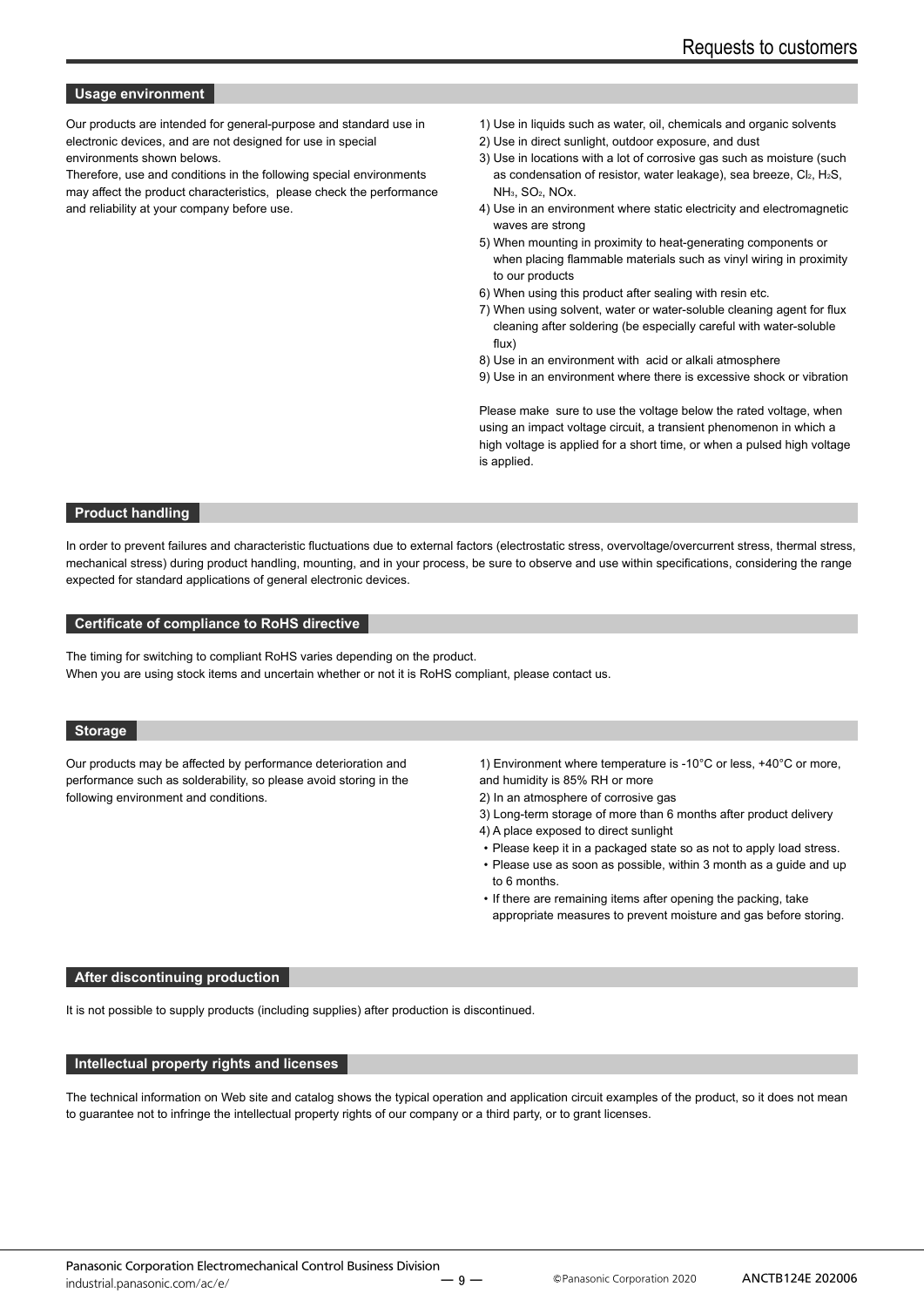#### **Export**

Please follow the laws and regulations of the country concerned, especially the laws and regulations regarding security export control, and carry out the necessary procedures, when you export or provide to non-residents the product, product specifications and technical information on Web site and catalog.

#### **Reprinting/Reproduction**

All or part of the information on Web site and catalog are strictly prohibited from being reprinted or reproduced without the written consent of our company.

#### **Resale**

If the product on Web site and catalog are resold to another companies without permission, and you receive any claims from them, please note that you will be responsible for it.